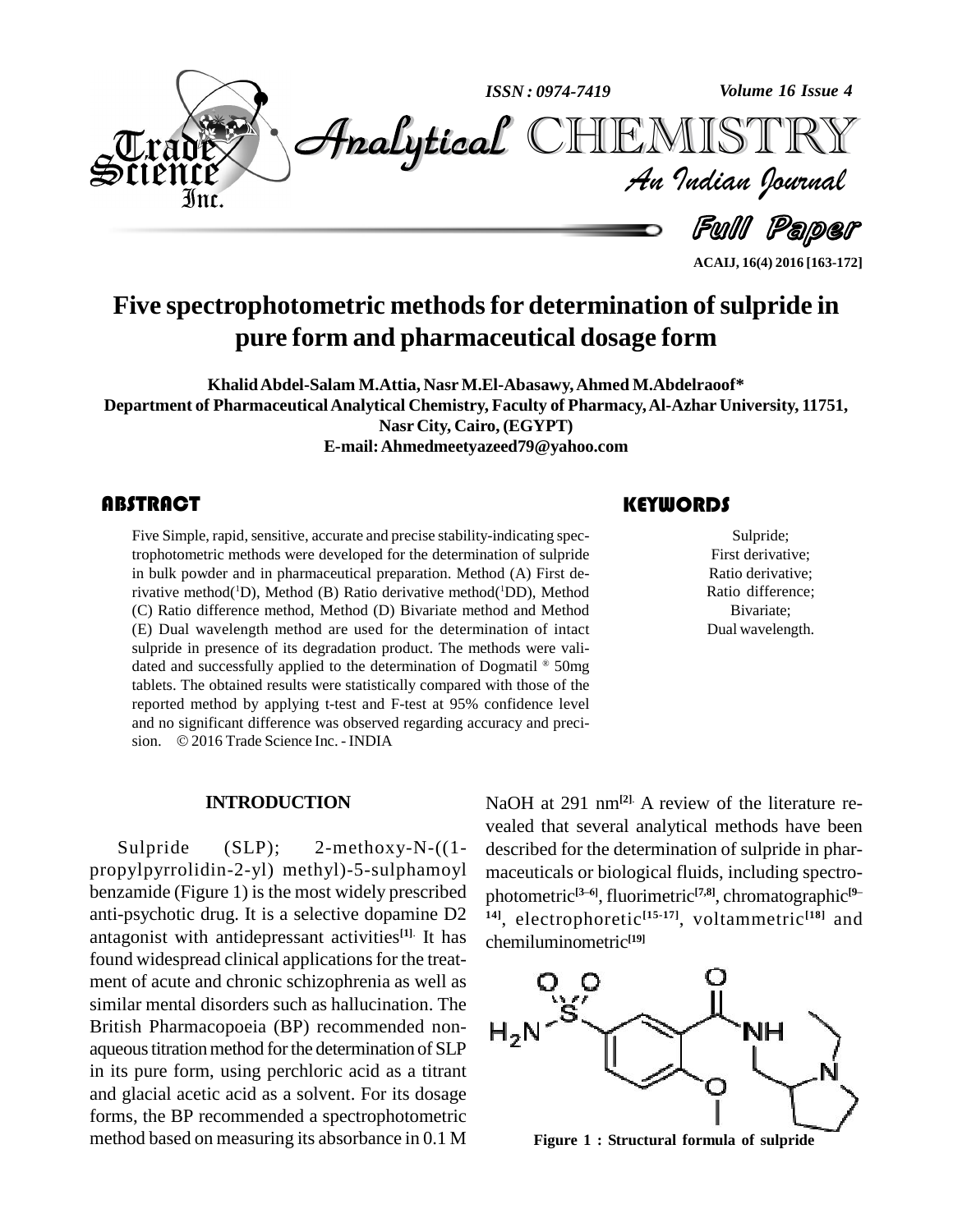# Full Paper **MATERIALSAND METHODS**

#### **Apparatus**

Shimadzu UV-Vis. 1650 Spectrophotometer (Ja pan).<br>Hot plate (Torrey pines Scientific, USA).

Jenway, pH meter 3510 (USA). Rotary evaporator (scilogex, USA)

## **Materials and reagents**

Sulpride powder was kindly supplied by Ramida (The Tenth of Ramadan) Co. for Pharmaceutical In dustries & Diagnostic Reagents, 6th of October City, Egypt.(Batch. NO.A0967911).

Dogmatil ® Tablets. The product of Sanofi aventis Company, Cairo, Egypt. (Batch. NO.4EG025), which labeled to contain 50 mg sulpride per tablet.

Hydrochloric acid, Sodium hydroxide and Methanol (El-Nasr Co., Egypt).

#### **Standard solution**

A stock solution of sulpride (1 mg/ml) was pre pared by dissolving 100 mg of sulpride in 50 ml of methanol and complete to 100 ml with methanol and was further diluted with the same solvent as appro priate.

## **Degraded sample [8]**

Alkaline-induced forced degradation was performed by adding  $100$  mg of sulpride to  $100$  mL  $4$  M NaOH and refluxing at 80°C for approximately four hours. The solution was then left to reach ambient temperature, neutralized to pH 7 by addition of 4 M HCl, evaporated to dryness, the residue was extracted three times with 25 ml methanol,filtered into 100 ml volumetric flask then the volume was adjusted by the same solvent. The obtained solution was claimed to contain  $(1 \text{ mg ml-1}).$ 

#### **PROCEDURE**

# **Construction** of the calibration curves (general  $\frac{300}{1}$ *Indian*<br>*I* sulpride so<br>*IISTRY* Analytical**procedures)**

#### **MethodA(first derivative method)**

Aliquots of standard sulpride solution in metha-

CHEMISTRY COMPANY

nol (1 mg ml<sup>-1</sup>) containing (0.1 – 1.5) mg of the drug were added to a series of 10- ml volumetric flasks and then diluted to the mark with methanol. First derivative ( <sup>1</sup>D) spectra of the drug were recorded against methanol as blank. The amplitude of the trough at 280.4 nm was measured for each drug concentration.<br>A Calibration curve relating trough amplitude to

tion.<br>A Calibration curve relating trough amplitude to<br>drug concentration in  $\mu$ g ml<sup>-1</sup> was constructed, the regression equation was derived.

## **Method B (ratio derivative method)**

Aliquots equivalent to( $0.1 - 1.5$  mg) sulpride and $(0.1-1.5mg)$  sulpride degradate are accurately transferred from their standard working solutions (1) mg ml<sup>-1</sup>) into two separate series of 10- ml volumetric flasks then completed to volume with methanol. The spectra of the prepared standard solutions are scanned from 200 - 400 nm and stored in the com puter. For the determination of sulpride in presence of its degradation product, the stored spectra of puter. For the determination of sulpride in presence<br>of its degradation product, the stored spectra of<br>sulpride are divided by the spectrum of 100 µg ml<sup>-1</sup> of its degradation product, the stored spectra of<br>sulpride are divided by the spectrum of 100  $\mu$ g ml<sup>-1</sup><br>degradate, smoothed with  $\Delta\lambda = 2$  nm and scaling  $factor = 1$ , then the first derivative of the ratio spectra (<sup>1</sup>DD) with  $\Delta\lambda = 2$  nm is obtained. The amplidegradate, smoothed with  $\Delta\lambda = 2$  nm and scaling tude of the first derivative trough of (sulpride  $/$ degradate) is measured at 296.4 nm.

A calibration graph relating the trough amplitude at 296.4 nm to the corresponding concentra-A calibration graduate at 296.4 nm to<br>tions in  $\mu$ g ml<sup>-1</sup>of su tions in  $\mu$ g m $l$ <sup>-1</sup>of sulpride is constructed alternatively, the regression equation was derived.

#### **Method C (ratio difference method)**

Aliquots equivalent to  $(0.1 - 1.5 \text{ mg})$  were accurately transferred from sulpride standard stock solution (1 mg ml<sup>-1</sup>) into a series of 10- ml volumetric flasks then completed to volume with methanol. The spectra of the prepared standard solutions are scanned from 200 - 400 nm and stored in the com puter, For the determination of sulpride in presence of its degradation product, the stored spectra of puter, For the determination of sulpride in presence<br>of its degradation product, the stored spectra of<br>sulpride are divided by the spectrum of (100 µg ml<sup>-1</sup>) of the alkaline degradate. The amplitude differ-<br>ence at 262.0 <sup>1</sup>) of the alkaline degradate. The amplitude differplotted against the corresponding sulpride concenence at 262.0 and 301<br>plotted against the cor<br>tration in  $\mu$ g ml<sup>-1</sup> and tration in  $\mu$ g m $l$ <sup>-1</sup> and the regression equation was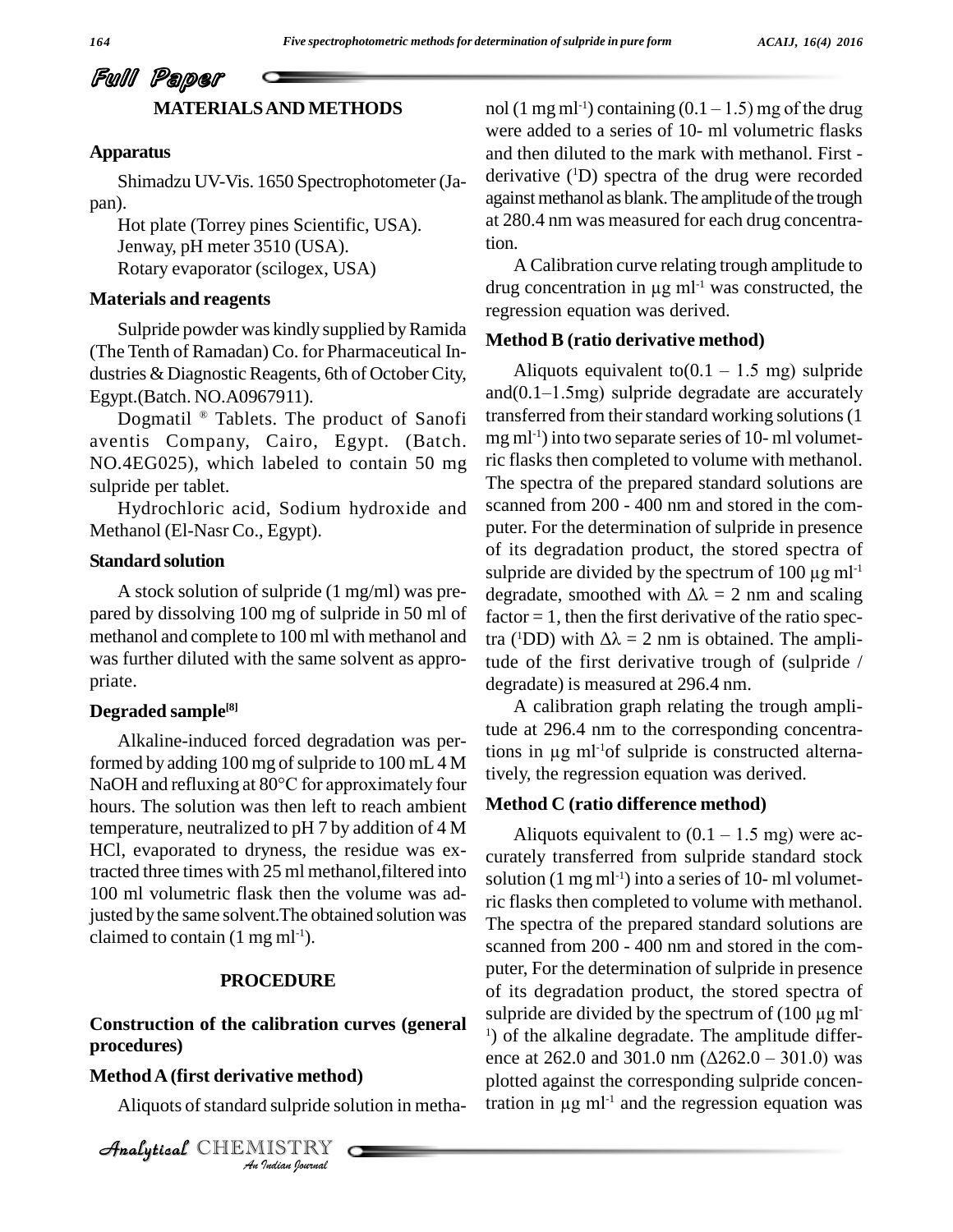computed.

## **Method D (bivariate method)**

Different aliquots equivalent to  $(0.1–1.5)$  mg of Sulpride and  $(0.1–1.5)$  mg of its alkaline degradate were accurately transferred from their standard solutions (1 mg/ ml) into two separate series of 10-ml volumetric flasks and completed to volume with methanol. The absorption spectra (from 200 to 400 nm) of these solutions were recorded using metha nol as a blank. The absorbance was measured at 260 and 290 nm and then the corresponding regres sion equations were computed at the selected wavelengths for both Sulpride and its degradation prod uct.

# **Method E (Dual wavelength method)**

Aliquots of standard sulpride solution in metha-**Method E (Dual wavelength method)** lent to<br>Aliquots of standard sulpride solution in metha-<br>nol (1 mg ml<sup>-1</sup>) containing (0.1 – 1.5) mg of the drug 100 m were added to a series of 10- ml volumetric flasks and then diluted to the mark with methanol. The utility of dual wavelength data processing program is to calculate the unknown concentration of a compo nent of interest present in a mixture containing sulpride and alkaline degradate interfering compo nent by the mechanism of the absorbance difference between two points on the mixture spectra. This is

directly proportional to the concentration of the component of interest, independent of the interfering components. From the overlay of two drugs for estimation of sulpride, two wavelengths selected (269 nm and 280 nm) where the sulpride degradation shows same absorbance. Eight working standard solutions<br>having concentrations 10, 20, 30, 40, 50, 90, 120<br>and 150 µg ml<sup>-1</sup> of the drug were prepared sepahaving concentrations 10, 20, 30, 40, 50, 90, 120 and 150  $\mu$ g m $l^{-1}$  of the drug were prepared separately in methanol and the absorbance at 269 nm and 280 nm were measured and absorptive coefficients were calculated using calibration curve.

#### **Analysis of pharmaceutical preparation**

Ten Dogmatil  $\mathbb{R}$  50mg Tablets were accurately weighed and finely powdered, then a quantity equivalent to 100 mg of sulpride was shaken three times with 25 ml methanol for 15 minutes then filtered into 100 ml volumetric flask and the volume was adjusted to the mark with water to obtain a concentration of (1 mg ml<sup>-1</sup>). The solution was analyzed using the procedure described under methodA,B,C,D and E.

## **RESULTSAND DISCUSSION**

**Analytical** CHEMISTRY

#### **Spectral characteristics**



 *Indian Journal*  $ml<sup>-1</sup>$  (.....) in methanol **-1) (Ö..) in methanol**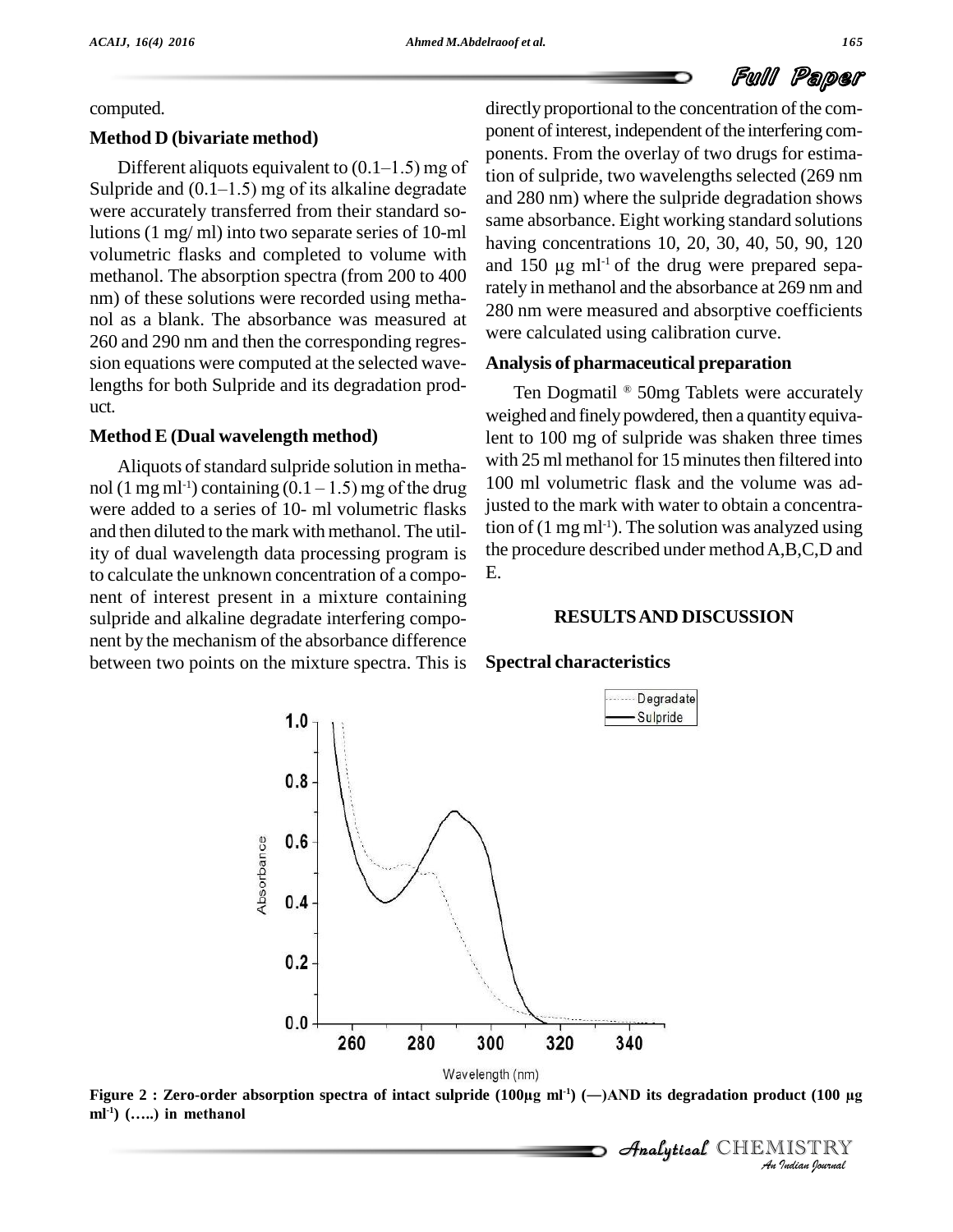



**(Ö..) in methanol**

The zero order  $(D_0)$  absorption spectra of (.....) in methanol<br>The zero order  $(D_0)$  absorption spectra of vantag<br>sulpride (100  $\mu$ g ml<sup>-1</sup>) and its alkaline degradation opport The zero order  $(D_0$ <br>sulpride (100 µg ml<sup>-1</sup>) an<br>product (100 µg ml<sup>-1</sup>) wer product  $(100 \mu g \text{ ml}^{-1})$  were recorded against methanol as blank over the range of  $200 - 400$  nm (Figure 2)*.*

#### **For methodA**

It is clear from the spectra in (Figure 2) that, there is a band overlapping between the drug and its degradation product. Such overlapping was elimi nated by the first derivative ( ${}^{1}D$ ) scanning of sulpride  $\sigma_{\text{rank}}$ and its degradation product in methanol, sulpride has a trough at 280.4 nm which shows no interfer ence from the degradation product. Thus it would be possible to adopt the  $(1D)$  spectrophotometry at  $\overline{viso}$ 280.4 nm for direct determination of sulpride in presence of its degradation product as seen in (Fig ure 3).

#### **For method B**

photometry is the chance of doing easy measurements *I*<br> *Indian I*<br> *Indian I*<br> *ISTRY*<br> *ISTRY* in correspondence of peaks so it permits the use of  $\frac{spe}{\cdot}$ Salinas et al.<sup>[20]</sup> designed a spectrophotometric <sup>101</sup> un method, which is based on the derivation of the ratio-spectra for resolving binary mixtures. The main advantage of the ratio-spectra derivative spectro the wavelength of highest value of analytical signals (a maximum or a minimum)<sup>[21-23]</sup>. Moreover, the presence of a lot of maxima and minima is another ad-

CHEMISTRY COMPANY

vantage by the fact that these wavelengths give an opportunity for the determination of active compounds in the presence of other compounds and ex cipients which possibly interfere the assay. In this method the absorption spectrum of the mixture (ab sorbance at each wavelength) is divided by the ab sorption spectrum of a standard solution of one of the components, and the first derivative of the ratio spectrum is obtained. The concentration of the other component is then determined from a calibration graph.

The main parameters that affect the shape of the ratio spectra are wavelength, scanning speed, the concentration of the standard solution used as a di visor; the wavelength increment over which the derivative is obtained  $(\Delta \lambda)$  and the smoothing function are carefully tested. The ratio spectra presented in (Figure 4) and the first derivative of the ratio spectra presented in (Figure 5) may provide a good proof for this understanding. The effect of wavelength scanning speed is studied. It is found that at high speed noisy spectra are obtained while at low scanning speed, the noise is decreased but a longer time is needed for the measurements, so medium scanning speed is chosen to perform measurements. Effect of divisor concentration is also tested, different con centrations of divisor are used (60,80 and <sup>100</sup> µg ml<sup>-1</sup>) of sulpride degradate and the divisor of con-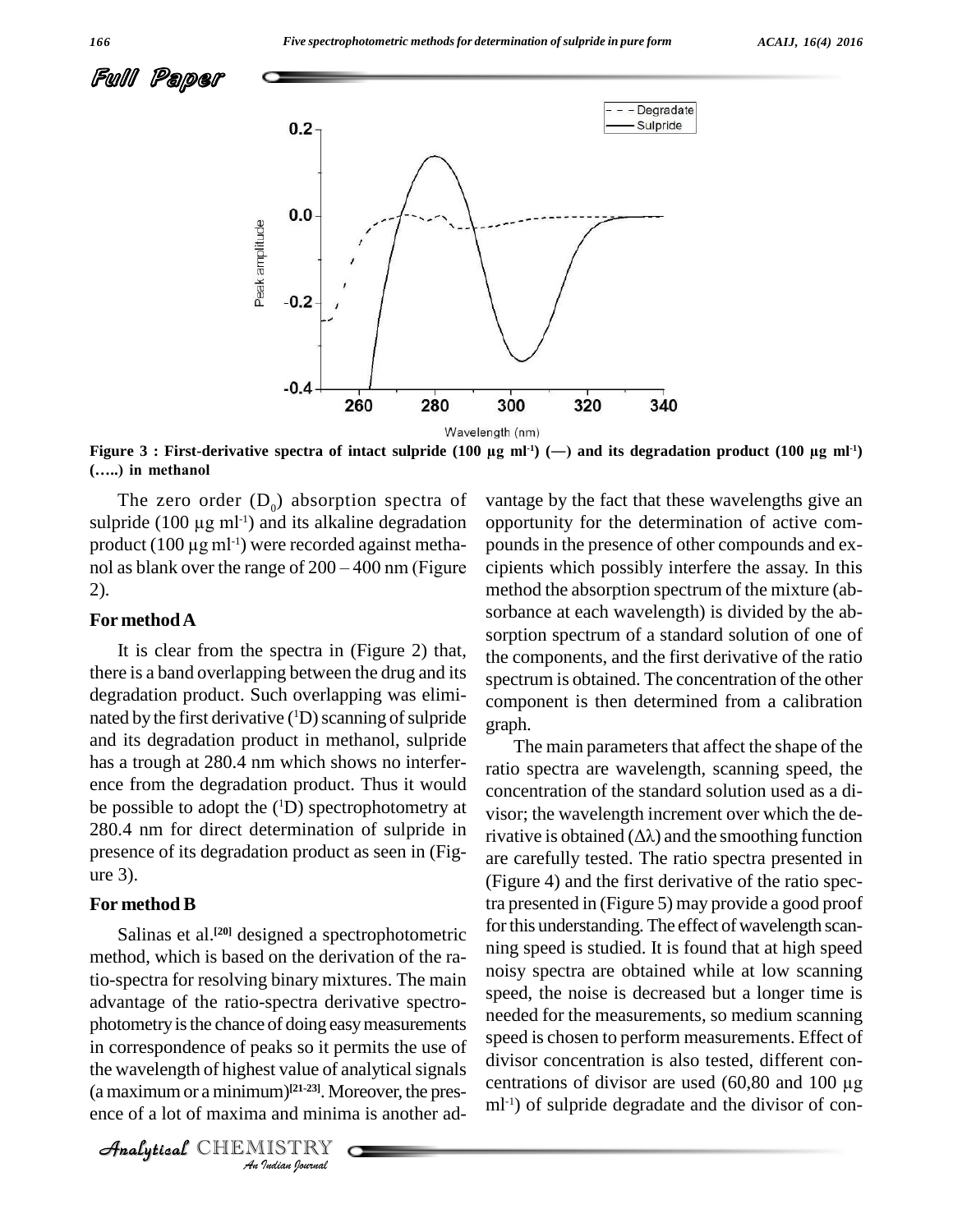

Wavelength (nm)<br>Figure 4 : Smoothed ratio spectra of sulpride (10-150µgml<sup>-1</sup>) using (100 µgml<sup>-1</sup>) sulpride degradate as divisor and **methanol as blank**

300

320

280



**degradate as divisor and methanol as blank** Figure 5 : First derivative o<br>degradate as divisor and meti<br>centration 100 μg ml<sup>-1</sup>of su

centration  $100 \mu g$  ml<sup>-1</sup>of sulpride degradate is found the best regarding average recovery percent when it is used for the prediction of sulpride concentrations in bulk powder as well as in laboratory prepared mixtures.

Peak amplitude

0

260

The absorption spectra of sulpride are divided mixtures. ery pe<br>The absorption spectra of sulpride are divided attribu<br>by the absorption spectrum of 100  $\mu$ g ml<sup>-1</sup> sulpride **Form** degradate and smoothed (Figure 4) for determination of sulpride in the presence of its degradate. This gave the best compromise in terms of sensitivity, repeatability and signals to noise ratio. The choice of wavelength for the measurement was carefully

studied. The trough amplitude at 285.0 and 308.0 nm and peak amplitude at 296.4 nm of the first derivative of ratio spectra are then recorded respectively. Good linearity was observed but the recovery percent at 296.4.0 nm was better, which may be attributed to its higher signal to noise ratio.

340

## **For method C**

Ratio difference<sup>[24]</sup> is a new simple, rapid, se-**INDIANAL TERRY THEORY**<br> *Indian Indian Indian*<br> *Indian*<br> *Indian*<br> *Indian*<br> *Indian*<br> *Indian*<br> *Analytical* CHEMISTRY<br> *Analytical* CHEMISTRY of components having overlapping spectra in binary mixtures, having the advantages of minimal data pro cessing and wider range of application. The binary

**Analytical** CHEMISTRY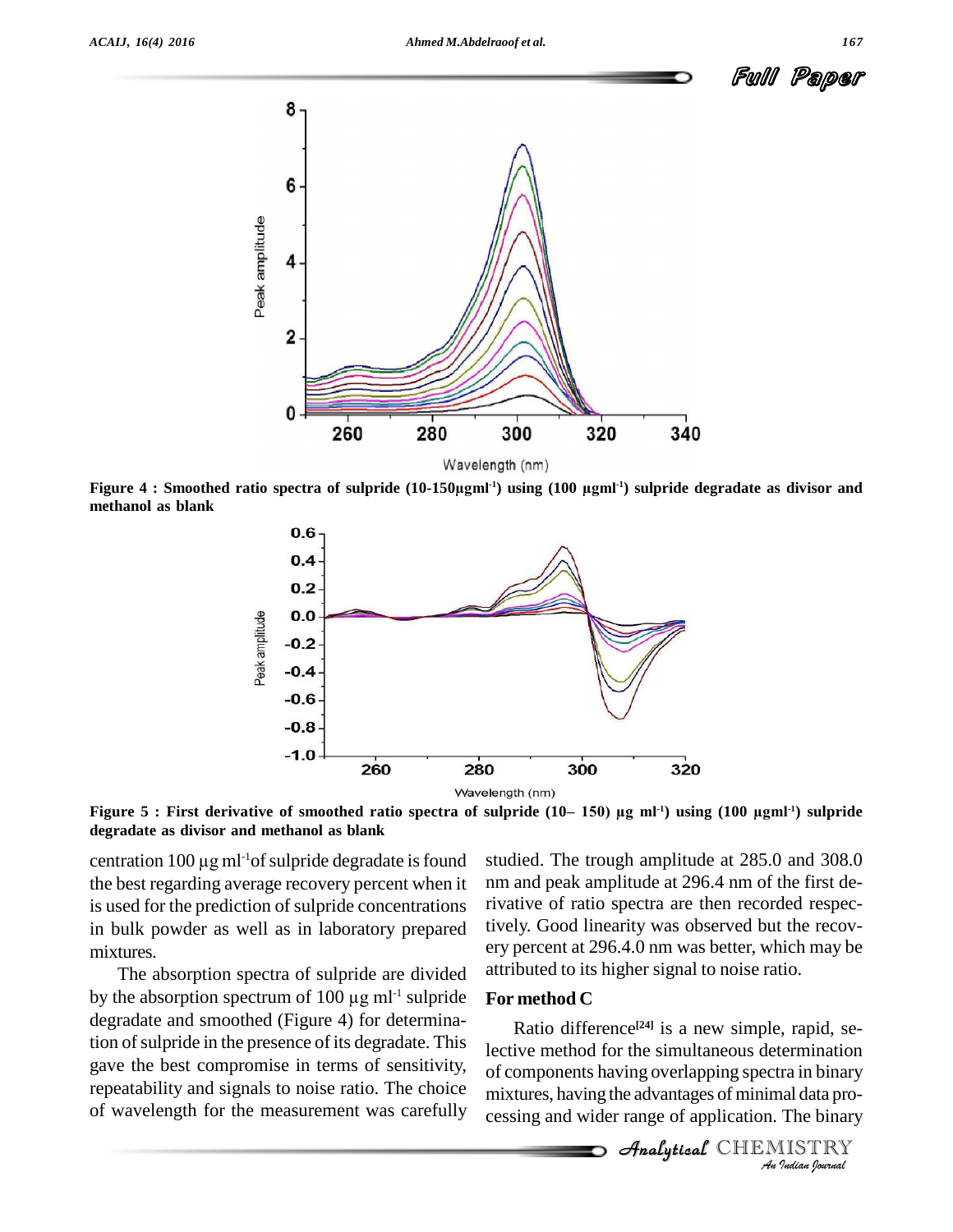# Full Paper

mixture of sulpride and its alkaline degradation product was chosen as an example for the application of the new ratio difference method.

The absorption spectra of sulpride and its degradate show a degree of interference as shown in (Figure 2), that the application of direct spectro photometry failed to determine sulpride in the pres ence of its degradate.

Several approaches have been developed to re move the overlapping constant in the ratio spectrum, either using certain order derivative or through a ponents (A and B) at two selection-<br>sophisticated subtraction followed by multiplication and  $\lambda$ , to obtain two equations sophisticated subtraction followed by multiplication procedure<sup>[25]</sup>, the later was capable of determining **AABI** = only the component with the less extended spectrum in the mixture. The ratio difference method is a simple innovative method was capable of determining sulpride in presence of its alkaline degradate with minimal data processing, high selectivity regardless which component has more extended spectrum.

The method comprises two critical steps, the first is the choice of the divisor, and the selected divisor should compromise between minimal noise and maximum sensitivity. Different concentrations of di should compromise between minimal noise and evaluanorum sensitivity. Different concentrations of disomness are used (60, 80 and 100 $\mu$ g ml<sup>-1</sup>) of the methomorphic maximum sensitivity. Different concentrations of dis-<br>visors are used (60, 80 and 100 $\mu$ g ml<sup>-1</sup>) of the modegradate and the divisor concentration 100  $\mu$ g ml<sup>-1</sup> its was found the best regarding average recovery per cent when it was used for the prediction of sulpride concentration in bulk powder as well as in laboratory prepared mixtures.

The second critical step is the choice of the wavelengths at which measurements are recorded. Any two wavelengths can be chosen provided that they exhibit different amplitudes in the ratio spectrum and agood linearity is present at each wavelength individually. Linear correlation was obtained

between the differences in amplitudes at 262.0 and 301.0nm, against the corresponding concentration of sulpride. Good linearity is obtained in the concen-301.0nm, against the corresponding cosulpride. Good linearity is obtained<br>tration range of  $10 - 150 \mu g$  ml<sup>-1</sup> sulp tration range of 10 - 150  $\mu$ g ml<sup>-1</sup> sulpride.

#### **For method D**

Bivariate calibration spectrophotometric method is a direct method which has been proposed for the resolution of binary mixtures. The principle of bi variate calibration is the measurement of two com resolution of binary mixtures. The principle of bi-<br>variate calibration is the measurement of two com-<br>ponents (A and B) at two selected wavelengths ( $\lambda_1$ variate calibration is the measurement<br>ponents (A and B) at two selected was<br>and  $\lambda_2$ ) to obtain two equations

**AAB1 = mA1CACB + eAB1 (1)**

 $\mathbf{AAB2} = \mathbf{mA2CACB} + \mathbf{eAB2}$  (2)

-1 its alkaline degradate, the absorbance of the two The resolution of each equation set allows the evaluation of CA and CB values according to the previously mentioned equations. This simple mathematic algorithm allows the resolution of the two components by measuring the absorbance of their mixture at the two selected wavelengths and using the parameters of the linear regression functions evaluated individually for each component at the same wavelengths. In order to apply the bivariate method in the resolution of sulpride in mixture with components at several different selected wavelengths was recorded in the region of overlapping; from 260 to 290 nm at 5 nm interval. The calibration curve equations and their respective linear regression co efficients were obtained directly with the aim of en suring that there was a linear relationship between the absorbance and the corresponding concentration. All of the calibration curves at the selected wavelengths showed a satisfactory linear regression co efficient (r<sup>2</sup>> 0.9988). According to Kaiser

mixture of Sulpride and Sulpride degradate by the proposed bivariate method<br> $\lambda/\lambda$  260 265 270 275 280 285 290 length individually. Linear correlation was obtained efficient ( $r^2$  > 0.9988). According to Kaiser<br>TABLE 1: Values of the sensitivity matrix determinates calculated according to Kaiser's method (k x 10<sup>-6</sup>) for the

| $\lambda/\lambda$ | 260      | 265            | 270              | 275     | 280            | 285      | 290      |
|-------------------|----------|----------------|------------------|---------|----------------|----------|----------|
| 260               | $\theta$ | $-0.11$        | 0.77             | $-0.73$ | $-0.6.2$       | $-13.81$ | $-21.51$ |
| 265               |          | $\overline{0}$ | 0.66             | $-0.47$ | $-4.61$        | $-10.35$ | $-16.18$ |
| 270               |          |                | $\boldsymbol{0}$ | $-1.09$ | $-4.99$        | $-10.81$ | $-15.8$  |
| 275               |          |                |                  | 0       | $-4.06$        | $-9.68$  | $-15.47$ |
| 280               |          |                |                  |         | $\overline{0}$ | $-5.54$  | $-11.97$ |
| 285               |          |                |                  |         |                | $\theta$ | $-7.43$  |
| 290               |          |                |                  |         |                |          | $\theta$ |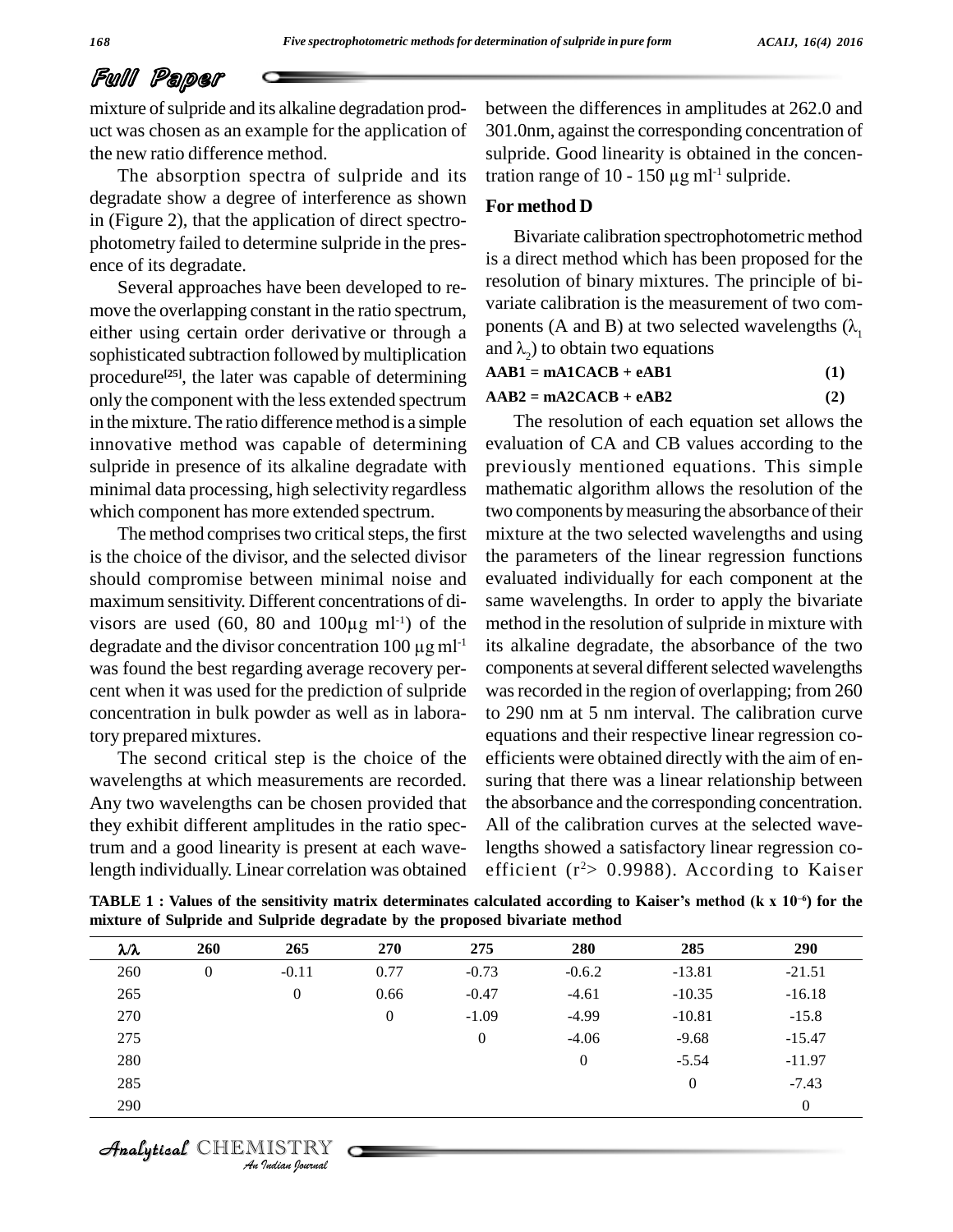Ful Paper

Method<sup>[26]</sup>, the slope values of the linear regression the dru equations for both Sulpride and Sulpride degradate at the selected wavelengths were used to calculate the sensitivity matrices K to find out the optimum pair of wavelength at which the binarymixtures were recorded as shown in TABLE (1).

$$
\mathbf{K} = \begin{bmatrix} \mathbf{m}_{\mathbf{A}_1} & \mathbf{m}_{\mathbf{B}_1} \\ \mathbf{m}_{\mathbf{A}_2} & \mathbf{m}_{\mathbf{B}_2} \end{bmatrix}
$$

For the bivariate determination of Sulpride in mixture with its alkaline degradate. 260and 290 nm were found to give the maximum value of  $K$  and thus can be used for the analysis; Figure (2). The yielded statistical results are summarized in TABLE (2)

# **For method E**

The utility of dual wavelength<sup>[27]</sup> method is to ference calculate the unknown concentration of a component of interest present in a mixture containing both the components of interest and an unwanted interfering component by the mechanism of the absorbance difference between two points on the mixture spectra where the absorbance for alkaline degradate was equal at the selected two wavelengths. The calibration curves were prepared at absorbance difference equal at the selected two wavelengths. The calibra-<br>tion curves were prepared at absorbance difference<br>of two wavelengths  $(269 \text{ nm} - 280 \text{ nm})$ . The response for the sulpride was found to be linear in the **Metho**<br>concentration range 10 - 150  $\mu$ g/ml and at absor-<br>bance difference of two wavelengths (269 nm – 280  $\mu$  was ob of two wavelengths (269 nm – 280 nm). The response for the sulpride was found to be linear in the **Me** concentration range 10 - 150  $\mu$ g/ml and at absornm). The linearity of the calibration curve was vali dated by the high values of correlation coefficient, figure (2).

# **VALIDATION OFTHE METHODS**

# **Linearity**

# **MethodA**

At the described wavelength linear relationship was obtained between the trough amplitude and the T At the described wavelength linear relationship Me<br>was obtained between the trough amplitude and the<br>sulpride concentration in the range  $(10 - 150\mu g \text{ ml}^{-1})$  $\alpha$ <sup>1</sup>). The linear regression equation of the trough was:

# **A280.4= 0.0013 C + 0.0056 (r = 0.9998)**

Where A is a trough height at 280.4 in cm and C is

the drug concentration in  $\mu$ g ml<sup>-1</sup>.

# **Method B**

Under the described experimental conditions, the calibration graph for the method was constructed by plotting trough height versus concentration in  $\mu$ g/ml. The regression plot was found to be linear over the plotting trough height versus concentration in µg/ml.<br>The regression plot was found to be linear over the<br>range of 10-150µg/ml. The linear regression equation for the graph is:

**P 296.4 nm= 0.0034 C + 0.0012 (r = 0.9999)**

tion for the graph is:<br>  $P_{296.4 \text{ nm}} = 0.0034 \text{ C} + 0.0012 \text{ (r = 0.9999)}$ <br>
Where C is the concentration of sulpride in µg ml<sup>-1</sup>, P is the trough height of the first derivative of the ratio spectrum curve at 296.4 nm and r is the correlation coefficient.

# **Method C**

Linear correlation was obtained between the differencesin amplitudes at262.0 and 301.0nm, against the corresponding concentration of sulpride. Good linearity is obtained in the concentration range of 10 the corresponding<br>linearity is obtaine<br>- 150 μg ml<sup>-1</sup>. The -1 . The corresponding regression equation was computed to be:

 $\Delta P_{262.0 - 301.0} = 0.0384 \text{ C} + 0.1214 \text{ (r} = 0.9997)$ 

tion was computed to be:<br> $\Delta P_{262.0-301.0} = 0.0384 \text{ C} + 0.1214 \text{ (r = 0.9997)}$ <br>Where  $\Delta P$  is the amplitude difference at the selected  $\Delta P_{262.0-301.0} = 0.0384 \text{ C} + 0.1214 \text{ (r} = 0.9997)$ <br>Where  $\Delta P$  is the amplitude difference at the selected<br>wavelengths, C is the concentration in µg ml<sup>-1</sup> and 1 wavelengths, C is the concentration in  $\mu$ g m $l^{-1}$  and r = the correlation coefficient.

# **Method D**

At the described wavelength linear relationship was obtained between the trough amplitude and the corresponding concentration of sulpride. Good linearity is obtained in the concentration range of (10 - 150 µg ml<sup>-1</sup>) sulpride. The corresponding regresearity is obtained in the concentration range of (10 -  $150 \mu g$  ml<sup>-1</sup>) sulpride. The corresponding regression equation was computed to be:

#### **A <sup>290</sup> = 0.0071 C - 0.0059 (r = 0.9999)**

Where A is the peak amplitude at 290nm, C is the  $A_{290} = 0.0071 \text{ C} - 0.0059 \text{ (r = 0.95)}$ <br>Where A is the peak amplituoncentration in  $\mu$ g ml<sup>-1</sup> and concentration in  $\mu$ g ml<sup>-1</sup> and r = the correlation coefficient, as shown in (TABLE 2).

# **Method E**

*f* 10 - 150 µg/ml for s - The calibration curves were plotted over a con- **EXECUTE:**<br>The calibration curves were plotted over a concentration range of  $10 - 150 \mu\text{g/ml}$  for sulpride.

 $\Delta P_{269.0-280.0} = 0.0013 \text{ C} + 0.0068 \text{ (r} = 0.9997)$ 

*Indian*<br>*I* the selected<br>*I* ISTRY<br>*Indian Iournal* centration range of 10 - 150 µg/ml for sulpride.<br> $\Delta P_{269.0-280.0} = 0.0013 \text{ C} + 0.0068 \text{ (r = 0.9997)}$ <br>Where  $\Delta P$  is the amplitude difference at the selected  $\Delta P_{269.0-280.0} = 0.0013 \text{ C} + 0.0068 \text{ (r = 0.9997)}$ <br>Where  $\Delta P$  is the amplitude difference at the selected wavelengths, C is the concentration in µg ml<sup>-1</sup> and i wavelengths, C is the concentration in  $\mu$ g m $l^{-1}$  and r

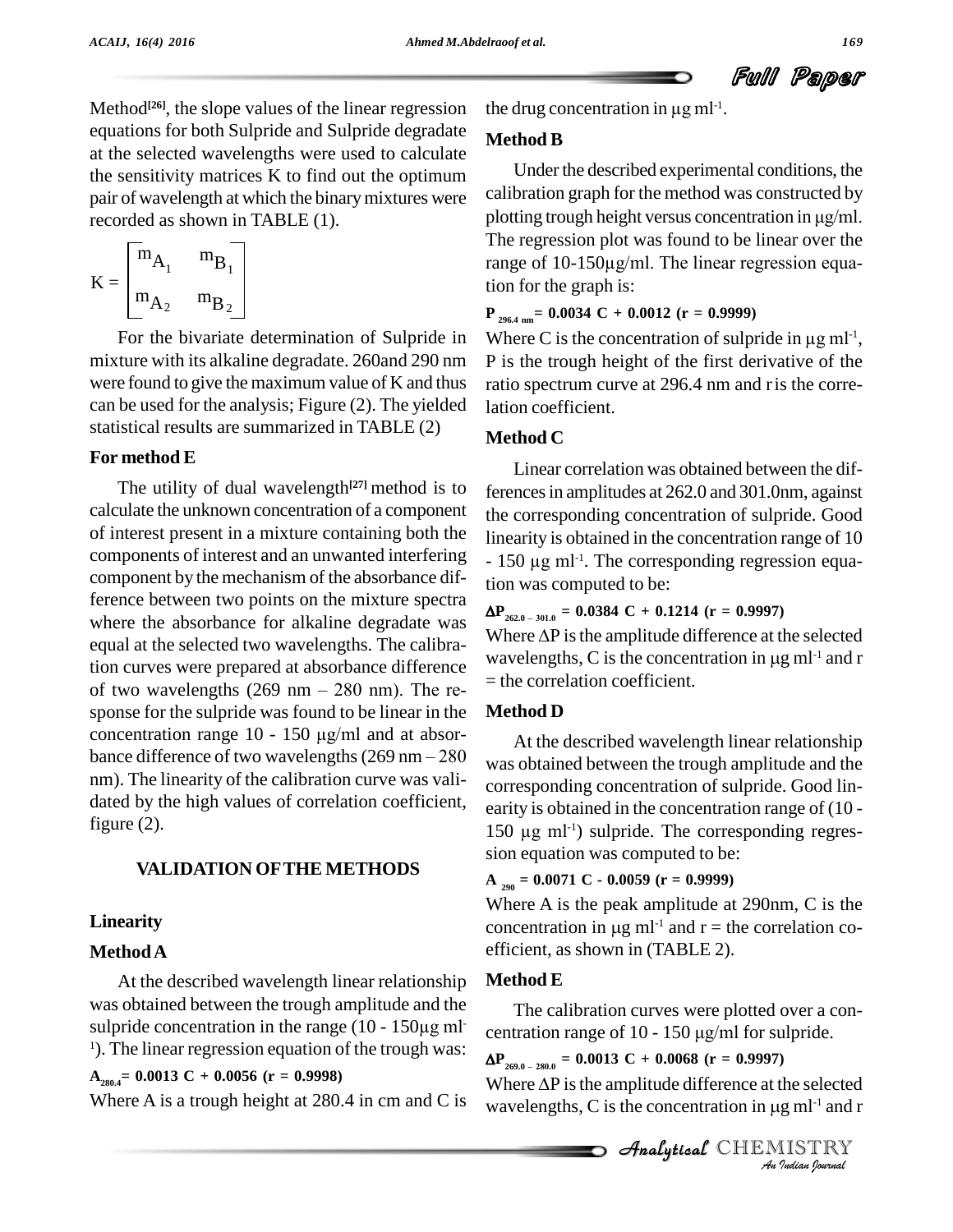# Full Paper

= the correlation coefficient.

## **Sensitivity**

The limit of detection (LOD) and the limit of quantitation (LOQ) were calculated according to ICH  $Q_2$  Recommendation<sup>[28]</sup> from the following equations:  $\frac{1}{3}$  $\text{LOD} = 3.3 \text{ S}$ <sup>2</sup> / slope

# **LOQ = 10 S<sup>a</sup> / slope**

Where  $S_a$  is the standard deviation of the intercept of regression line. LOD was found to be 1.1633, 3.0958, 1.4527, 2.6570 and 1.3026  $\mu$ g/ml, while of regression line. LOD was found to be 1.1633, LOQ was found to be 3.5251, 9.3811, 4.4022, 8.0516  $_{\text{Th}}$ 3.0958, 1.4527, 2.6570 and 1.3026 µg/ml, while<br>LOQ was found to be 3.5251, 9.3811, 4.4022, 8.0516<br>and 3.9474 µg/ml for method A,B,C,D and E respectively. The small values of LOD and LOQ indicate good sensitivity.

#### **Accuracy and precision**

Three replicate determinations of three differ ent concentrations of sulpride in pure form within linearity range were performed in the same day (intra-day) and in three successive days (inter-day). Accuracy as recovery percent (R%) and precision as percentage relative standard deviation (RSD%) were calculated and results are listed in (TABLE 3). The small values of RSD% indicate high preci sion of the method. Morever, the good R% confirms excellent accuracy.

#### **SPECIFICITY**

The specificity of the proposed methods was assured by applying the laboratory prepared mixtures of the intact drug together with its degradation product. The proposed methods were adopted for the specific determination of intact sulpride in presence of up to 70 % of its corresponding degradates for the five methods.

**TABLE 2 : Spectral data for determination of sulpride by the proposed methods**

| <b>Parameters</b>                | <b>First derivative</b> | Ratio derivative | <b>Ratio difference</b> | <b>Bivariate</b> | Dual wavelength |
|----------------------------------|-------------------------|------------------|-------------------------|------------------|-----------------|
| $\lambda_{\text{max}}$ (nm)      | 280.4                   | 296.4            | 262.0-301.0             | 290              | 269.0-280.0     |
| Linearity range $(\mu gml^{-1})$ | 10-150                  | $10-150$         | 10-150                  | $10-150$         | $10-150$        |
| LOD $(\mu gml^{-1})$             | 1.1633                  | 3.0958           | 1.4527                  | 2.6570           | 1.3026          |
| LOQ $(\mu gml^{-1})$             | 3.5251                  | 9.3811           | 4.4022                  | 8.0516           | 3.9474          |
| Regression equation <sup>®</sup> |                         |                  |                         |                  |                 |
| Slope $(b)$                      | 0.0013                  | 0.0034           | 0.0384                  | 0.0071           | 0.0013          |
| Intercept $(a)$                  | 0.0056                  | 0.0012           | 0.1214                  | 0.0059           | 0.0062          |
| Correlation Coefficient $(r)$    | 0.9998                  | 0.9999           | 0.9997                  | 0.9999           | 0.9997          |

TABLE 3 : Intra-day and inter-days accuracy and precision for the determination of sulpride by the proposed **methods**

|                                    |                                | Intra-day            |                             | Inter-day            |                             |
|------------------------------------|--------------------------------|----------------------|-----------------------------|----------------------|-----------------------------|
|                                    | Conc. $\mu$ g.ml <sup>-1</sup> | Accuracy<br>$(R\% )$ | <b>Precision</b><br>(RSD %) | Accuracy<br>$(R\% )$ | <b>Precision</b><br>(RSD %) |
|                                    | 40                             | 101.73               | 0.189                       | 100.70               | 1.271                       |
| ⋖                                  | 90                             | 99.68                | 0.916                       | 99.20                | 0.504                       |
|                                    | 125                            | 99.85                | 0.572                       | 100.84               | 0.805                       |
|                                    | 40                             | 99.60                | 1.233                       | 99.43                | 0.541                       |
| ≃                                  | 90                             | 99.35                | 1.594                       | 100.18               | 0.506                       |
|                                    | 125                            | 98.80                | 0.394                       | 99.27                | 0.146                       |
|                                    | 40                             | 100.23               | 0.813                       | 98.88                | 0.423                       |
| ◡                                  | 90                             | 99.86                | 0.406                       | 99.88                | 1.406                       |
|                                    | 125                            | 100.76               | 0.537                       | 99.06                | 1.087                       |
|                                    | 40                             | 98.90                | 0.941                       | 98.55                | 1.0718                      |
|                                    | 90                             | 101.60               | 0.583                       | 99.98                | 0.156                       |
|                                    | 125                            | 99.21                | 1.615                       | 99.48                | 1.668                       |
|                                    | 40                             | 98.65                | 0.515                       | 98.71                | 0.490                       |
| щ                                  | 90                             | 99.65                | 1.347                       | 99.51                | 0.517                       |
| Method Method Method Method Method | 125                            | 100.06               | 0.563                       | 100.14               | 0.698                       |

CHEMISTRY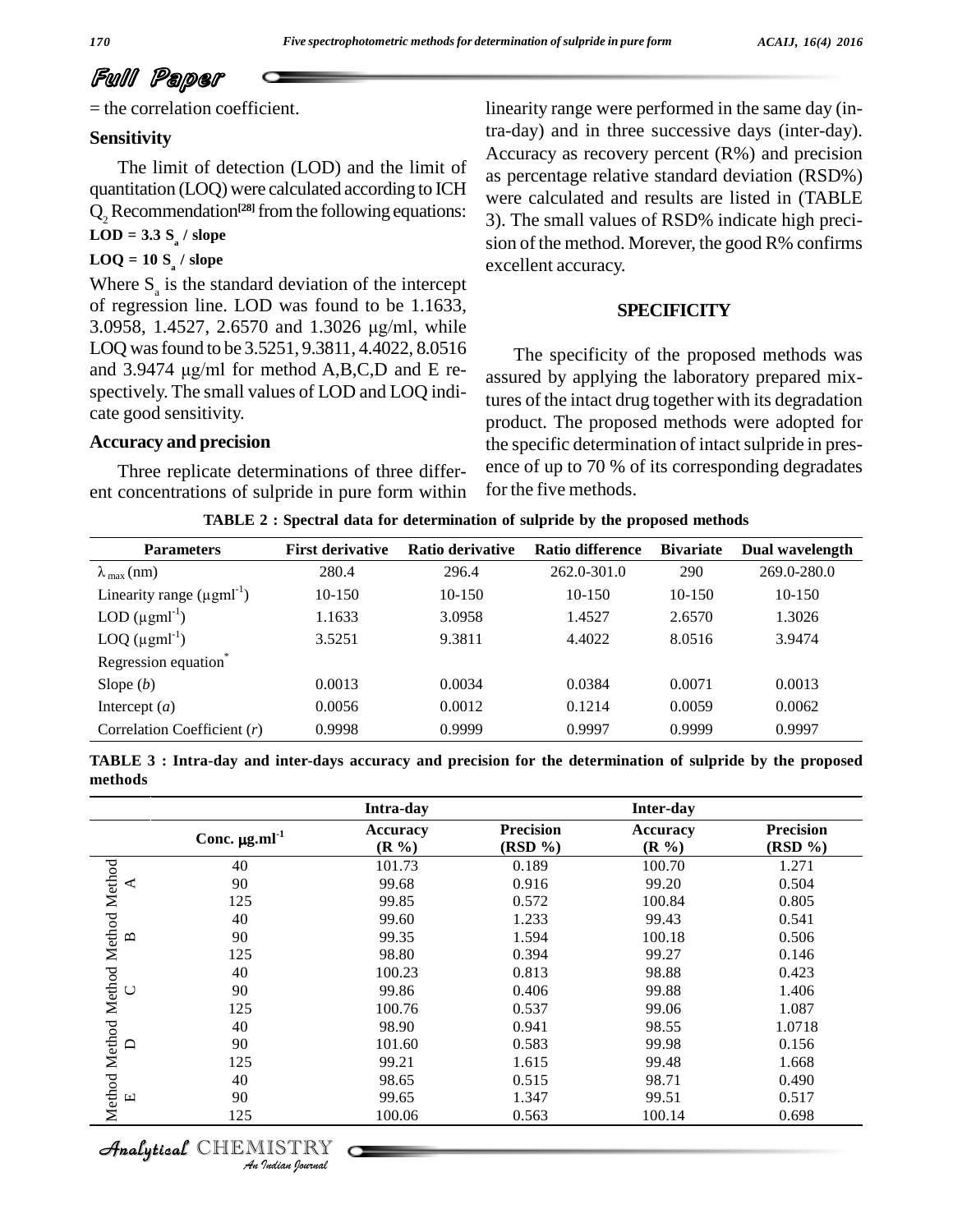# Paper

| <b>Intact</b>             | <b>Degradate</b>            | <b>Degradate</b> | Recovery% of Intact     |                    |                         |                  |  |  |
|---------------------------|-----------------------------|------------------|-------------------------|--------------------|-------------------------|------------------|--|--|
| $(\mu g \text{ ml}^{-1})$ | $(\mu g$ ml <sup>-1</sup> ) | $\frac{6}{9}$    | <b>First derivative</b> | Ratio derivative   | <b>Ratio difference</b> | <b>Bivariate</b> |  |  |
| 135                       | 15                          | 10               | 100.63                  | 100.65             | 101.06                  | 98.55            |  |  |
| 130                       | 20                          | 13.33            | 100.41                  | 99.43              | 99.94                   | 98.87            |  |  |
| 110                       | 40                          | 26.67            | 101.26                  | 101.15             | 99.44                   | 100.95           |  |  |
| 95                        | 55                          | 36.67            | 100.73                  | 101.42             | 101.13                  | 99.24            |  |  |
| 45                        | 105                         | 70               | 99.83                   | 98.82              | 100.03                  | 99.40            |  |  |
| Mean $\pm$ SD             |                             |                  | $100.57 \pm 0.518$      | $100.30 \pm 1.122$ | $100.32 \pm 0.744$      | $99.4 + 0.924$   |  |  |
| <b>Intact</b>             | <b>Degradate</b>            | Degradate %      |                         |                    | Recovery% of Intact     |                  |  |  |
| $(\mu g \text{ ml}^1)$    | $(\mu g \text{ ml}^{-1})$   |                  |                         |                    | Dual wavelength         |                  |  |  |
| 135                       | 15                          | 10               |                         |                    | 98.46                   |                  |  |  |
| 130                       | 20                          | 13.33            | 100.36                  |                    |                         |                  |  |  |
| 110                       | 40                          | 26.67            | 101.32                  |                    |                         |                  |  |  |
| 95                        | 55                          | 36.67            | 100.24                  |                    |                         |                  |  |  |
| 45                        | 105                         | 70               |                         |                    | 98.80                   |                  |  |  |
| $Mean \pm SD$             |                             |                  | $99.83 \pm 1.185$       |                    |                         |                  |  |  |

**TABLE 4 : Determination of sulpride in mixtures with its degradation product by the proposed methods**

**TABLE <sup>5</sup> : Determination of sulpride in dogmatil <sup>Æ</sup> 50mg tablets by the proposed and reported methods**

| <b>Parameters</b> | <b>First derivative</b> | <b>First derivative ratio</b> |         | <b>Proposed Methods</b><br><b>Ratio Difference Bivariate Dual</b><br>Wavelength |         | Reported*** method $^{(8)}$ |
|-------------------|-------------------------|-------------------------------|---------|---------------------------------------------------------------------------------|---------|-----------------------------|
| $N^*$             |                         |                               |         |                                                                                 |         |                             |
| $X^{\mathbb{R}}$  | 100.56                  | 100.07                        | 98.22   | 99.96                                                                           | 99.05   | 99.83                       |
| SD                | 1.287                   | 1.886                         | 1.414   | 1.170                                                                           | 0.738   | 1.11                        |
| $RSD\%$           | 1.280                   | 1.0885                        | 1.440   | 1.170                                                                           | 0.745   | 1.120                       |
| $t^{**}$          | 2.14                    | 1.029                         | 0.673   | 1.337                                                                           | 0.1799  |                             |
|                   | (2.306)                 | (2.306)                       | (2.306) | (2.306)                                                                         | (2.306) |                             |
| $F^{**}$          | 3.0589                  | 3.570                         | 3.693   | 2.528                                                                           | 1.005   |                             |
|                   | (6.388)                 | (6.388)                       | (6.388) | (6.388)                                                                         | (6.388) |                             |

\* No. of experimental; \*\* The values in the parenthesis are tabulated values of t and F at (p= 0.05); \*\*\*The reported method<br>method<br>The percentage recovery  $\pm$ SD% was  $100.57 \pm$ **method**

The percentage recovery  $\pm$ SD% was 100.57  $\pm$ 0.518, 100.3±1.122, 100.32±0.744, 99.40±0.924 and  $99.83\pm1.185$  for method A, B, C, D and E respectively, as shown in (TABLE 4)

#### **PHARMACEUTICALAPPLICATIONS**

The proposed methods were applied to the determination of the studied drug in its tablet preparation. The results were validated by comparison to a previously reported method **[8]**. No significant differ ence was found by applying t-test and F-test at 95% confidence level, indicating good accuracy and pre cision of the proposed method for the analysis of the studied drug in its pharmaceutical dosage form, as seen in (TABLE 5).

#### **CONCLUSION**

The proposed methods are simple, rapid and in expensive. So, it is good alternative to the other few reported methods and to the high cost HPLC meth ods.

#### **REFERENCES**

- **[1]** J.F.Liu, W.D.Cao, H.B.Qiu, X.H.Sun, X.R.Yang, E.Wang; Clin.Chem., **48**, 1049 **(2002)**.
- $L$ ondon, (electronic version), **(2007)**. **[2]** The british pharmacopoeia, The Stationary Office,
- **[3]** AFM.El Walily, A.El Gindy, M.F.Bedair; J.Pharm.Biomed.Anal., **21**, 535-48 **(1999)**.
- 1.F.Bedair;<br>**199**).<br><sub>Ssar;</sub> Egypt.J<br>IISTRY **[4]** K.A.Attia, H.H.Abou-Seada, M.W.Nassar; Egypt.J Biomed.Sci., **12**, 199-208 **(2003)**.

CHEMISTRY